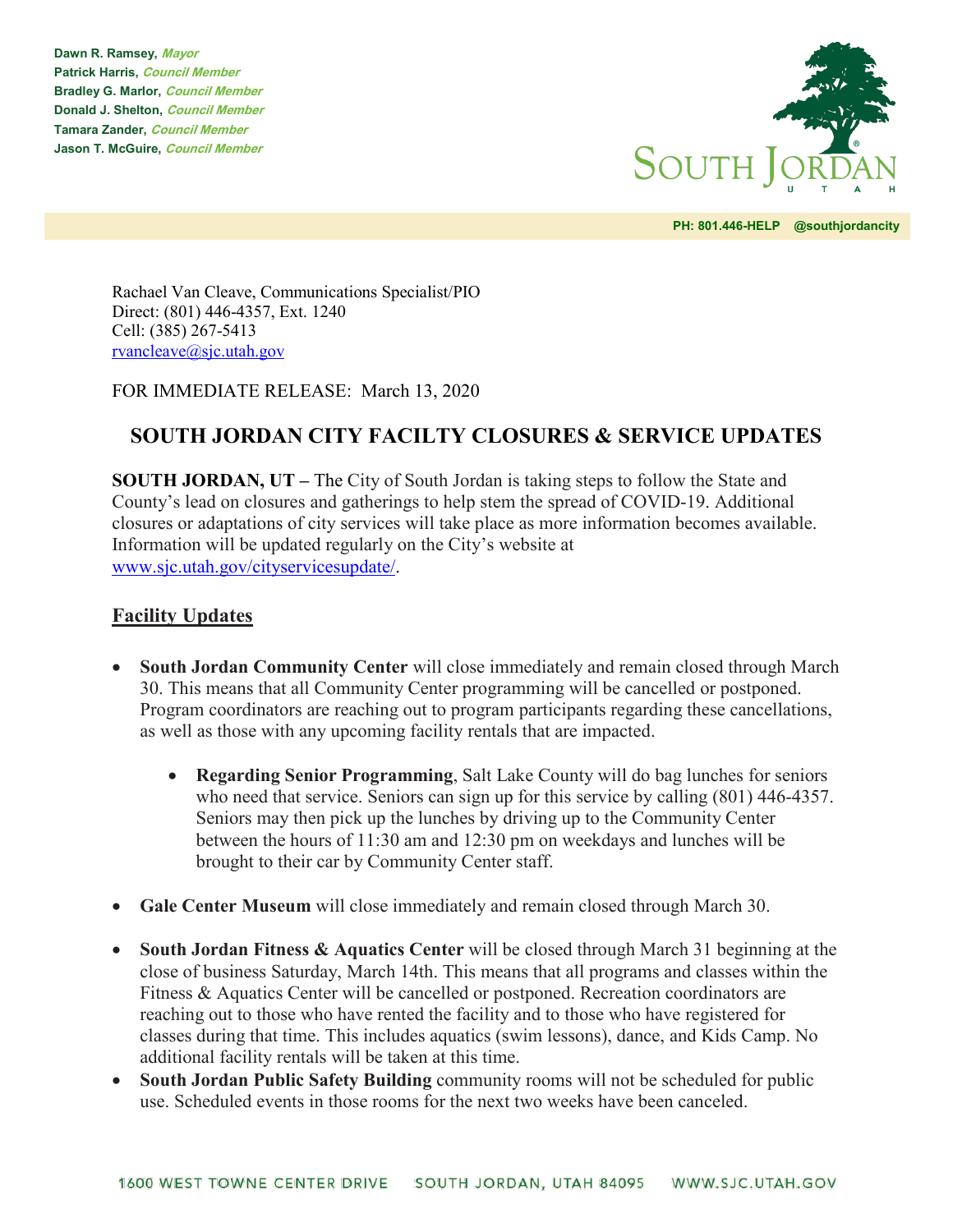• **Mulligans Golf Course** will remain open until further notice and have implemented procedures to help keep customers safe by increasing cleaning, hand washing and monitoring employees who are working.

## **Event Updates**

- **Missoula Children's Theater** events, including auditions will be postponed until a later date.
- **SoJo Gold Rush** on Saturday, March 14, will continue as planned. Race entrants will be able to pick up their shirt, medal and race bag at packet pickup. The medals will be available at that time in case runners choose to run virtually or at another time. The race itself will include hand washing stations, hand sanitizer, bottled water (versus cups) and volunteers wearing gloves.

## **City Service Updates**

- The City of South Jordan is working through plans to have more employees work from home.
- The City will ensure that essential services will continue as normal, which includes a safe drinkable water supply.
- The City will continue to update on any changes to service levels during this time.
- The Fire Department will not be scheduling any Fire Station tours, nor will we be holding any CPR or First Aid courses.
- The Police Department is encouraging residents to report anything that is not an active event or emergency through our online [reporting](https://www.sjc.utah.gov/police/report-suspicious-activity/) system at [www.sjc.utah.gov/police/report](http://www.sjc.utah.gov/police/report-suspicious-activity/)[suspicious-activity/](http://www.sjc.utah.gov/police/report-suspicious-activity/) or by telephone.
	- In addition, the following in-person Police Department services will be temporarily suspended until further notice: Public Safety Building tours, fingerprinting services, child seat safety checks, courtesy shuttles of any kind, non-essential in-person meetings.
	- **Non-emergency Numbers** Crime Tip Hotline 801-253-6300 Non-Emergency Calls 801-446-HELP Non-Emergency Dispatch 801-840-4000

###